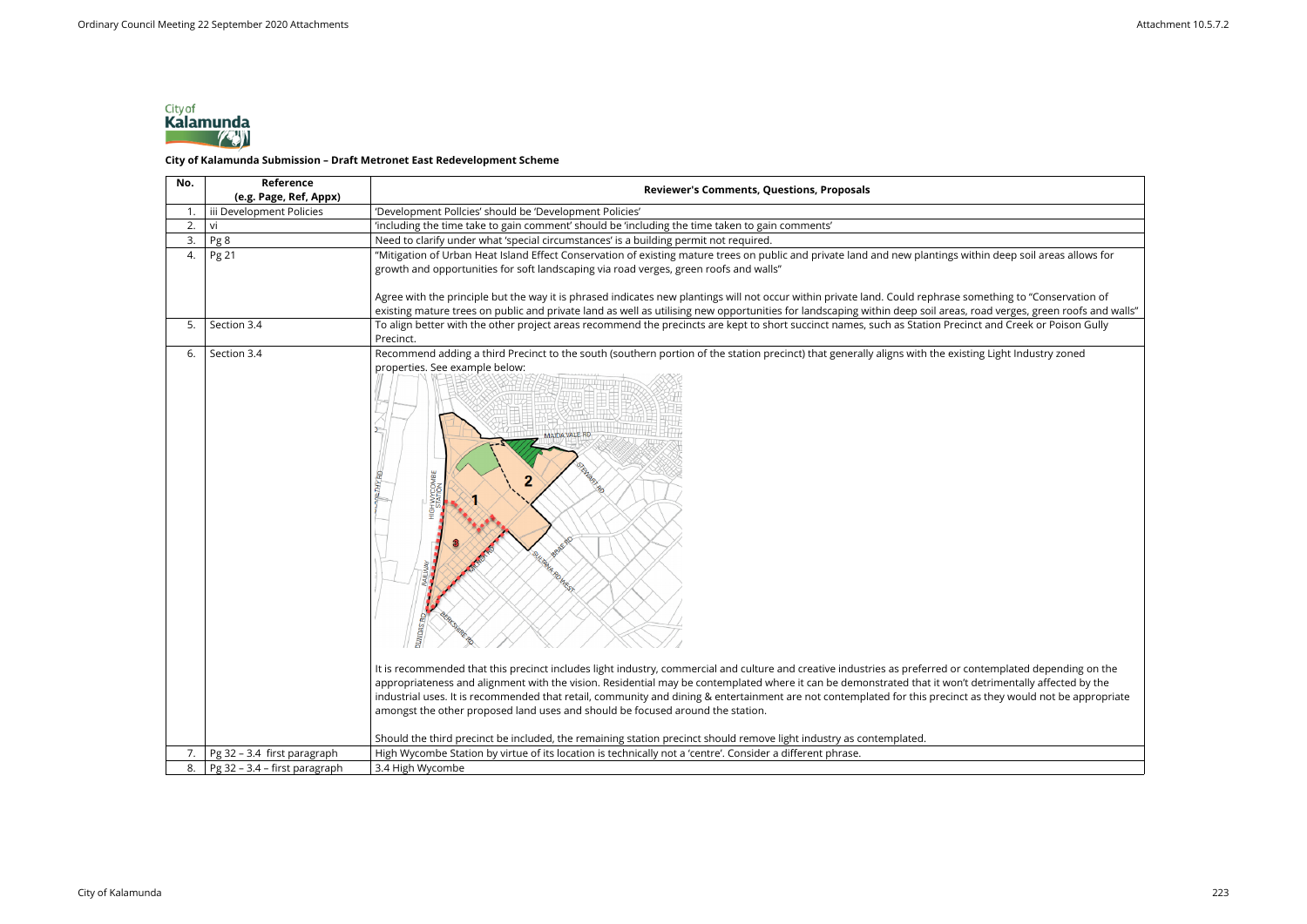|      |                                   | Spelling correction - Poison 'Gulley' to Gully                                                                                                 |
|------|-----------------------------------|------------------------------------------------------------------------------------------------------------------------------------------------|
| 9.   | Page 32 - 3.4.1 - first paragraph | Community facilities have the potential to not only service and provide activation from local demand generated by the Station but also a broad |
|      |                                   | from the new local community in proximity to the station, surrounding suburbs of the foothills and potentially further to the hills.           |
| 10.  | Page 34 - Project Area Map        | Ensure Bush Forever overlay is correct, particularly for 231 Maida Vale Road which has an unusual alignment.                                   |
|      | 11. Clause 5.14                   | Confirmation required as to whether there is opportunity for the local authority to seek its own technical advice i.e. Design Review Committee |
| 12.1 | Clause 5.16                       | Should include landscape design.                                                                                                               |
|      | 13. Page 53 – 5.23 – Reasons for  | Refusal reasons should be expanded to include all 'matters to be considered' - under Clause 67 of Planning Regulations.                        |
|      | Refusal                           |                                                                                                                                                |
|      | 14. Page 74 - Table 6.2           | For the Poison Gully Precinct, community uses should be contemplated rather than preferred. Community uses should be focused around the        |
| 15.  | Section 7.0                       | A Local Structure Plan has been prepared for the Residential Precinct and an Activity Centre Plan is currently being prepared for the TOD P    |
|      |                                   | The Local Structure Plan and Activity Centre Plan will delineate infrastructure requirements for further analysis.                             |
|      |                                   | Traffic modelling and other technical analysis may determine that there is infrastructure which demonstrates need and nexus across the t       |
|      |                                   | (Residential and TOD).                                                                                                                         |
|      |                                   | 4. How can the Scheme be drafted in such a way to ensure that, if need and nexus is demonstrated, the Development Contribution Plan (DCF       |
|      |                                   | cohesively across the two precincts? Key considerations being:                                                                                 |
|      |                                   | a. The administration and accounting of the two DCPs.                                                                                          |
|      |                                   | b. Apportionment.                                                                                                                              |
|      |                                   | c. Prioritisation of infrastructure.                                                                                                           |
| 16.  | Page 81 - 7.4 Development         | These clauses only cover the costs of strategic and statutory costs of the Authority. This should also cover documents prepared by the City wh |
|      | Infrastructure                    | the Forrestfield North project area the City has fronted the majority of the costs to undertake the detailed planning of the area.             |
| 17.  | Page 87 - 7.17                    | This section does not consider where there may be a shortfall in funds and need to obtain additional contributions.                            |
| 18.  | Page 103 - 9.10                   | Precinct Plans should also be included as per DPLH's draft SPP7.2 Precinct Design. It has been communicated to the City that the term Activity |
|      |                                   | be replaced by Precinct Plans.                                                                                                                 |

The City obtained a legal review on the Redevelopment Scheme to ensure that the City's and community's interests are well considered. The comments on the issues identified and recommended changes to the Metronet East Redevelopment Scheme are addressed in the table below. The full legal review is also attached (Appendix 1).

## **Legal Review**

| No. | <b>Comments, Questions, Proposals</b>                                                                                                                                      |
|-----|----------------------------------------------------------------------------------------------------------------------------------------------------------------------------|
|     | S.18 and 19 of the MRA Act provide support for the City's objective of achieving from the Metronet East Redevelopment Area (Redevelopment Area) cost contribution          |
|     | in the Residential Precinct, but which provide benefit for development in the Redevelopment Area. S.19(3) of the MRA Act provides that the Authority may pay for the       |
|     | land that is contiguous with a Redevelopment Area if the work is, in the opinion of the Authority, directly related to the improvement of the Redevelopment Area or        |
|     | It may be possible for the Residential Precinct to be treated as 'land' within the sense of that term in s.19(3), and as such it could be regarded as land that is contige |
|     | Area, which is a Redevelopment Area under the MRA Act.                                                                                                                     |
| 2.  | There is nothing in the MRA Act or in the draft Metronet East Redevelopment Scheme (Redevelopment Scheme) that would prevent provision being made under the                |
|     | contribution to be made to the City for the benefit of a DCP prepared for the Residential Precinct, providing contribution to the cost of infrastructure works provide     |
|     | but which benefit the Redevelopment Area. In fact, s.19(3) gives support for the notion.                                                                                   |
| 3.  | While s.19 of the MRA Act offers support for the notion of reciprocity in contributions between the Redevelopment Area under the control of the Authority (through         |
|     | DCP in the Residential Precinct, under the control of the City, the potential for the City to extend its influence beyond the Scheme Area of Local Planning Scheme 3 (     |
|     | Area is restricted.                                                                                                                                                        |
| 4.  | The fact that the City is not able to impose a contribution obligation on land in the Redevelopment Area does not prevent the Authority from making provision, pur         |
|     | s.19(3) of the MRA Act and s.7.4(h) of the Redevelopment Scheme, to help pay for the carrying out of work within the City's Residential Precinct that in the opinion or    |
|     | to the improvement of the Redevelopment Area.                                                                                                                              |



.<br>Page 3.4.1 – first paragraph contour facilities have the potential to a broader catchment

ed around the Station Precinct. I for the TOD Precinct.

us across the two precincts

tion Plan (DCP) can operate

by the City which for the case of

term Activity Centre Plan is to

ions for infrastructure provided the carrying out of any work on the functions of the Authority. uous with the Redevelopment

ne Redevelopment Scheme for ed in the Residential Precinct,

a DCP or otherwise), and a (LPS 3) into the Redevelopment

rsuant to the power given in of the Authority directly relates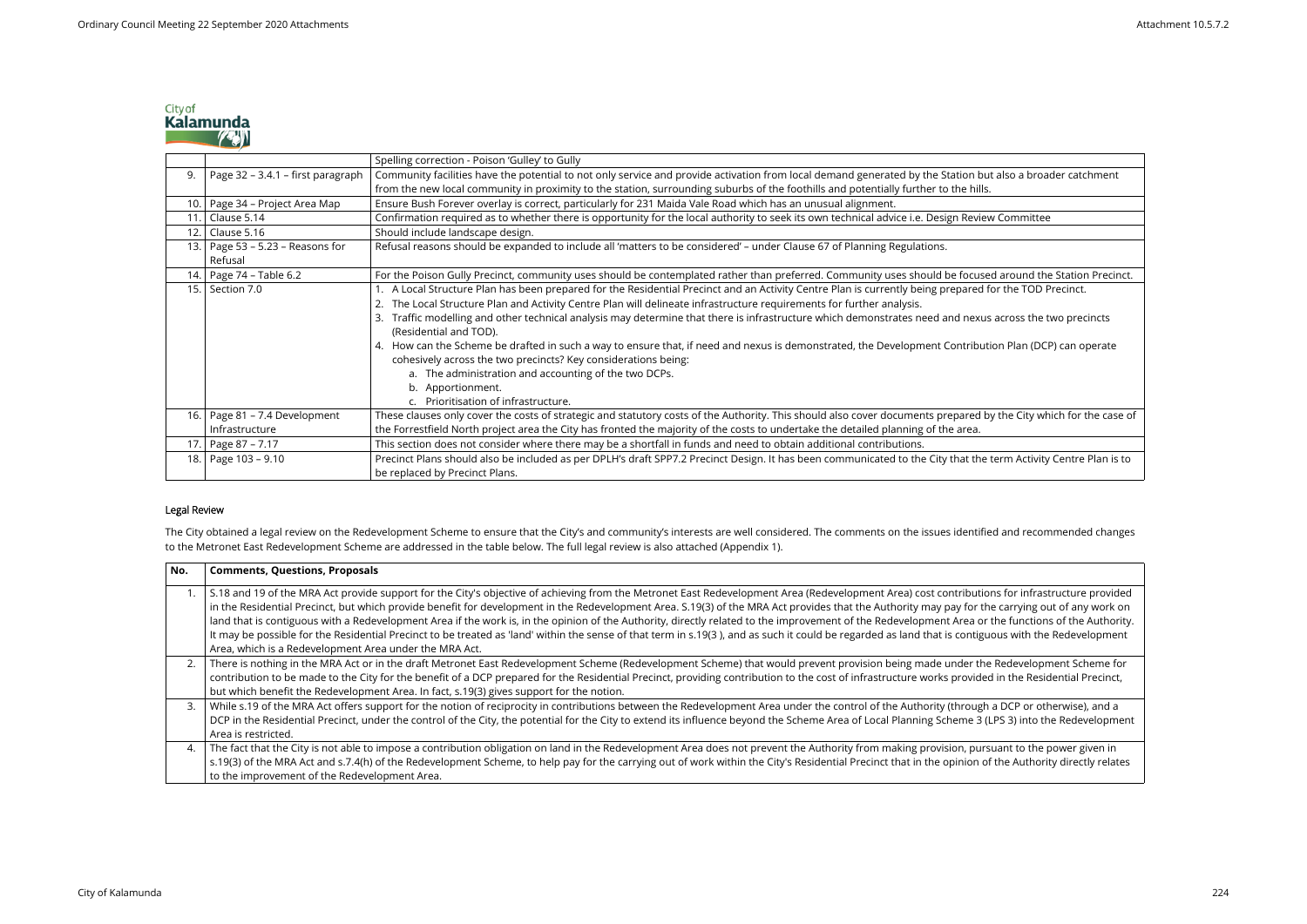|      | The City's DCP would need to make provision for the DCP to receive contributions from the Authority in consideration of infrastructure benefits to the Redevelopment Area (or more<br>appropriately, provided to a DCA established for the whole or a part of the Redevelopment Area). The value of the infrastructure benefits provided and the amount of the contributio<br>should directly or indirectly be related.                                                                                                                                                                                                                                                                                                                                                                                                                                                                                                                                                                                                                                                                                                                                                                                                                                                                                                                        |
|------|------------------------------------------------------------------------------------------------------------------------------------------------------------------------------------------------------------------------------------------------------------------------------------------------------------------------------------------------------------------------------------------------------------------------------------------------------------------------------------------------------------------------------------------------------------------------------------------------------------------------------------------------------------------------------------------------------------------------------------------------------------------------------------------------------------------------------------------------------------------------------------------------------------------------------------------------------------------------------------------------------------------------------------------------------------------------------------------------------------------------------------------------------------------------------------------------------------------------------------------------------------------------------------------------------------------------------------------------|
| 6.   | Having regard to s.19(3) of the MRA Act, a significant degree of reciprocity between parallel DCPs can be achieved, though it is likely to be in the form of:<br>a) the City preparing the scope and costing for mutually beneficial common infrastructure works; and<br>b) the City carrying out the mutually beneficial common infrastructure works within the Residential Precinct; and<br>c) the City demonstrating to, and satisfying the Authority, as to the value of the work done by the City under its DCP that benefits the Redevelopment Area, having regard to need/ne<br>consistency /uniformity, and equity, considerations (as per LPS 3, cl. 6.5.6; and SPP 3.6, para 5.2 and model text cl. 6.3.6 principles).                                                                                                                                                                                                                                                                                                                                                                                                                                                                                                                                                                                                               |
| 7.   | It is possible that the City may provide further contribution for a DCP prepared under the Redevelopment Scheme, by carrying out work, possibly under contract for the Authority, wire<br>Redevelopment Area. From the time of the coming into operation of the Redevelopment Area amendments in the Redevelopment Scheme, the City's LPS 3 will no longer apply in the<br>Redevelopment Area, and the City will have no authority under its LPS 3 to carry out work in the Redevelopment Area. If the City carries out work on common infrastructure works, in<br>regard to common drainage issues, and common roads, it makes sense from a planning and administrative point of view for the City to continue its work into the Redevelopment Are<br>carried out by the City in the Redevelopment Area will likely need to be under a contract between the Authority and the City. Should this be pursued, the City will obtain further advice<br>specific elements of any proposed contract.                                                                                                                                                                                                                                                                                                                                                |
| 8.   | It is recommended that consideration be given to the expansion of the equity and consistency principle so as to allow for the principles of equity and consistency to be considered ac<br>boundaries, including boundaries between the City's DCP under LPS 3, and the Authority's DCP under the Redevelopment Scheme. Consideration as to whether that can and should I<br>how it should be done is a matter that would need to be discussed with the DevelopmentWA representatives, and perhaps between lawyers representing both bodies.                                                                                                                                                                                                                                                                                                                                                                                                                                                                                                                                                                                                                                                                                                                                                                                                    |
|      | S.7.3(4)(h) of the Redevelopment Scheme - It is recommended in regard to that provision that consideration be given to specifically allowing for sharing of infrastructure costs and ad<br>costs with a contiguous DCP within the Residential Precinct, under the City's LPS 3.                                                                                                                                                                                                                                                                                                                                                                                                                                                                                                                                                                                                                                                                                                                                                                                                                                                                                                                                                                                                                                                                |
| 10.  | S.7.6 of the Redevelopment Scheme, dealing with consultation - the interrelationship and reciprocity between any DCP under the Redevelopment Scheme, and a DCP under the City's<br>fundamental issue. The interrelationship and reciprocity issues should be discussed and settled between the City and the DevelopmentWA representatives, during the consultation p<br>City's and the Authority's DCPs. Every possible opportunity for discussion of the interrelationship and reciprocity issues should be undertaken at the time the DCPs are prepared. The<br>presently an opportunity for consultation during the public consultation phase on the draft Redevelopment Scheme, it seems appropriate that the discussion of the interrelationship<br>reciprocity issues be advanced as far as possible at this stage, and before the Redevelopment Scheme provisions are finalised. Provisional arrangements should be worked out befor<br>of the MRA draft DCP for general public comment, but as suggested above, it would seem desirable for the provisional arrangements to be worked out prior to the finalisation of the<br>Redevelopment Scheme. In this regard, it is noted that on-going discussions are occurring between the City and DevelopmentWA in relation to apportionment analysis to inform futu<br>concerning the DCP. |
| 11.  | It would be desirable for the Authority to give advance notification to the City of any part of its proposed resolution on a DCP that may affect the interrelationship with a DCP under tl<br>3. It may be appropriate for there to be a right of review to the SAT in the event of there being any element of the Authority's resolution that the City perceives as detrimental to a cor<br>DCP under the City's LPS 3. If the Authority is receptive to the proposal for such a right of review to the SAT in the Redevelopment Scheme, that change should be made prior to the fi<br>the Redevelopment Scheme.                                                                                                                                                                                                                                                                                                                                                                                                                                                                                                                                                                                                                                                                                                                              |
| 12.  | It is recommended in regard to both the amending and the rescinding of a DCP under the Redevelopment Scheme, that there should be prior consultation with the City, while it has i<br>related DCP for the Residential Precinct. It seems appropriate there should be prior consultation with the City, and appropriate arrangements made to ensure protection of the City's<br>recovering outstanding contributions from a Redevelopment Scheme DCP, particularly in regard to the balancing of the burden of contributions between the Authority's DCP and the<br>there is a proposal for amending or rescinding a DCP for the Redevelopment Area. It is recommended that provision should be made for such consultation in the Redevelopment Sch<br>adopted, and therefore this matter should be pursued during the finalisation of the Redevelopment Scheme.                                                                                                                                                                                                                                                                                                                                                                                                                                                                                |
|      | 13. S.7.10 of the Redevelopment Scheme - It is recommended that provision should be made to ensure that liability can arise under the Redevelopment Scheme or under a Local Plannir<br>which has a contiguous DCP (such as the DCP to be prepared for the Residential Precinct under the City's LPS 3). At least that possibility should be considered.                                                                                                                                                                                                                                                                                                                                                                                                                                                                                                                                                                                                                                                                                                                                                                                                                                                                                                                                                                                        |
| 14.  | The Redevelopment Scheme should ensure that there will be no discharge of liability under the Redevelopment Scheme DCP until all contribution liability has been met, including an<br>liability under a local government DCP, in respect of any common or overlapping infrastructure costs or administration costs.                                                                                                                                                                                                                                                                                                                                                                                                                                                                                                                                                                                                                                                                                                                                                                                                                                                                                                                                                                                                                            |
| 15.1 | S.7.13 of the Redevelopment Scheme provides for interest on outstanding development contributions. There is an issue in regard to the incurring of interest on outstanding contribu<br>Redevelopment Scheme DCP, in that there is no corresponding provision for interest to be payable on outstanding contributions under the City's LPS 3 DCP. The City will consider ho<br>with this matter in its LPS 3 to better align with the corresponding provisions under the Redevelopment Scheme.                                                                                                                                                                                                                                                                                                                                                                                                                                                                                                                                                                                                                                                                                                                                                                                                                                                  |



## t of the contribution received

regard to need/nexus, and

r the Authority, within the onger apply in the structure works, in particular in edevelopment Area. Any work tain further advice on the to be

be considered across DCP at can and should be done, and the Authority

cture costs and administration

10. S.5.6 of the Redevelopment Scheme, dealing with consultation - the City's LPS 3, is a the consultation phases on the are prepared. There is tion interrelation ship and worked out before publication

ysis to inform future decisions are o

ith a DCP under the City's LPS etrimental to a corresponding nade prior to the finalisation of

nded in regard to both the amending of a DCP under the Redevelopment Scheme, the Redevelopment Scheme, the Redevelopment Scheme, the Redevelopment Scheme, the City, while the City, while the City, while the City, with the ection of the City's interest in rity's DCP and the City's DCP if edevelopment Scheme when

der a Local Planning Scheme

met, including an owner's

nder Schement Scheme provides for interest on outstanding contributions under an interest on outstanding contributions. There is an issue in  $\overline{a}$ ty will consider how to deal